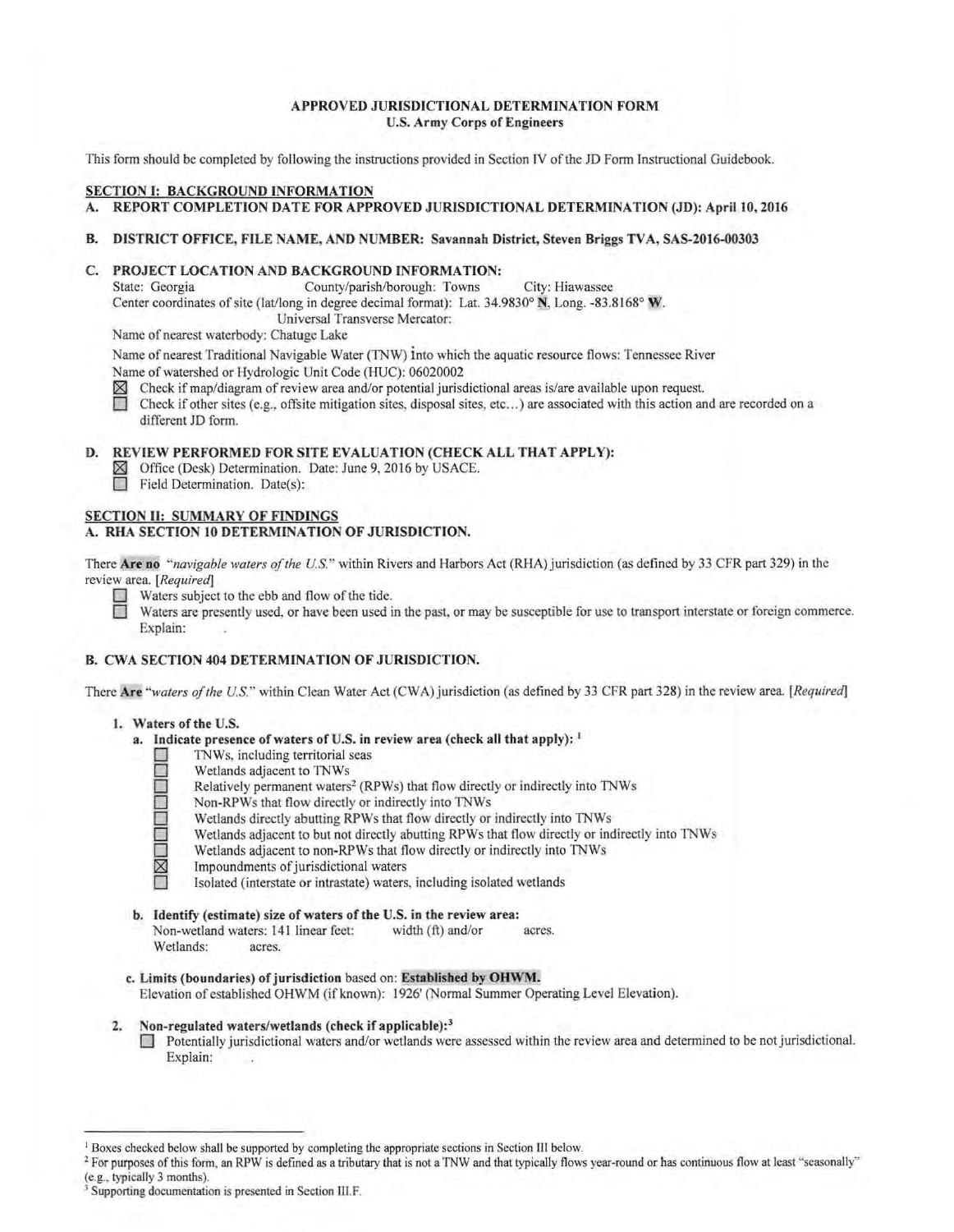#### SECTION III: CWA ANALYSIS

#### A. TNWs AND WETLANDS ADJACENT TO TNWs

The agencies will assert jurisdiction over TNWs and wetlands adjacent to TNWs. Ifthe aquatic resource is a TNW, complete Section III.A.1 and Section III.D.1. only; if the aquatic resource is a wetland adjacent to a TNW, complete Sections III.A.1 and 2 and Section 111.D.1.; otherwise, see Section 111.B below.

1. TNW

Identify TNW:

Summarize rationale supporting determination:

#### 2. Wetland adjacent to TNW

Summarize rationale supporting conclusion that wetland is "adjacent":

#### B. CHARACTERISTICS OF TRIBUTARY (THAT IS NOT A TNW) AND ITS ADJACENT WETLANDS (IF ANY):

This section summarizes information regarding characteristics of the tributary and its adjacent wetlands, if any, and it helps determine whether or not the standards for jurisdiction established under *Rapanos* have been met.

The agencies will assert jurisdiction over non-navigable tributaries ofTNWs where the tributaries are "relatively permanent waters" (RPWs), i.e. tributaries that typically flow year-round or have continuous flow at least seasonally (e.g., typically 3 months). A wetland that directly abuts an RPW is also jurisdictional. Ifthe aquatic resource is not a TNW, but has year-round (perennial) flow, skip to Section 111.D.2. Ifthe aquatic resource is a wetland directly abutting a tributary with perennial flow, skip to Section 111.D.4.

A wetland that is adjacent to but that does not directly abut an RPW requires a significant nexus evaluation. Corps districts and EPA regions will include in the record any available information that documents the existence of a significant nexus between a relatively permanent tributary that is not perennial (and its adjacent wetlands if any) and a traditional navigable water, even though a significant nexus finding is not required as a matter of law.

If the waterbody<sup>4</sup> is not an RPW, or a wetland directly abutting an RPW, a JD will require additional data to determine if the waterbody has a significant nexus with a TNW. Ifthe tributary has adjacent wetlands, the significant nexus evaluation must consider the tributary in combination with all of its adjacent wetlands. This significant nexus evaluation that combines, for analytical purposes, the tributary and all of its adjacent wetlands is used whether the review area identified in the JD request is the tributary, or its adjacent wetlands, or both. If the JD covers a tributary with adjacent wetlands, complete Section III.B.1 for the tributary, Section 111.B.2 for any onsite wetlands, and Section 111.B.3 for all wetlands adjacent to that tributary, both onsite and offsite. The determination whether a significant nexus exists is determined in Section 111.C below.

1. Characteristics of non-TNWs that flow directly or indirectly into TNW

(i) General Area Conditions:

| <b>Pick List</b>                   |
|------------------------------------|
| <b>Pick List</b>                   |
| Average annual rainfall:<br>inches |
| inches<br>Average annual snowfall: |
|                                    |

# (ii) Physical Characteristics:

(a) Relationship with TNW: Tributary flows directly into TNW. Tributary flows through Pick List tributaries before entering TNW.

Project waters are Pick List river miles from TNW. Project waters are Pick List river miles from RPW. Project waters are Pick List aerial (straight) miles from TNW. Project waters are Pick List aerial (straight) miles from RPW. Project waters cross or serve as state boundaries. Explain:

Identify flow route to TNW5: Tributary stream order, if known:

<sup>•</sup> Note that the Instructional Guidebook contains additional information regarding swales, ditches, washes, and erosional features generally and in the arid West.

*s* Flow route can be described by identifying, e.g., tributary a, which flows through the review area, to flow into tributary b, which then flows into TNW.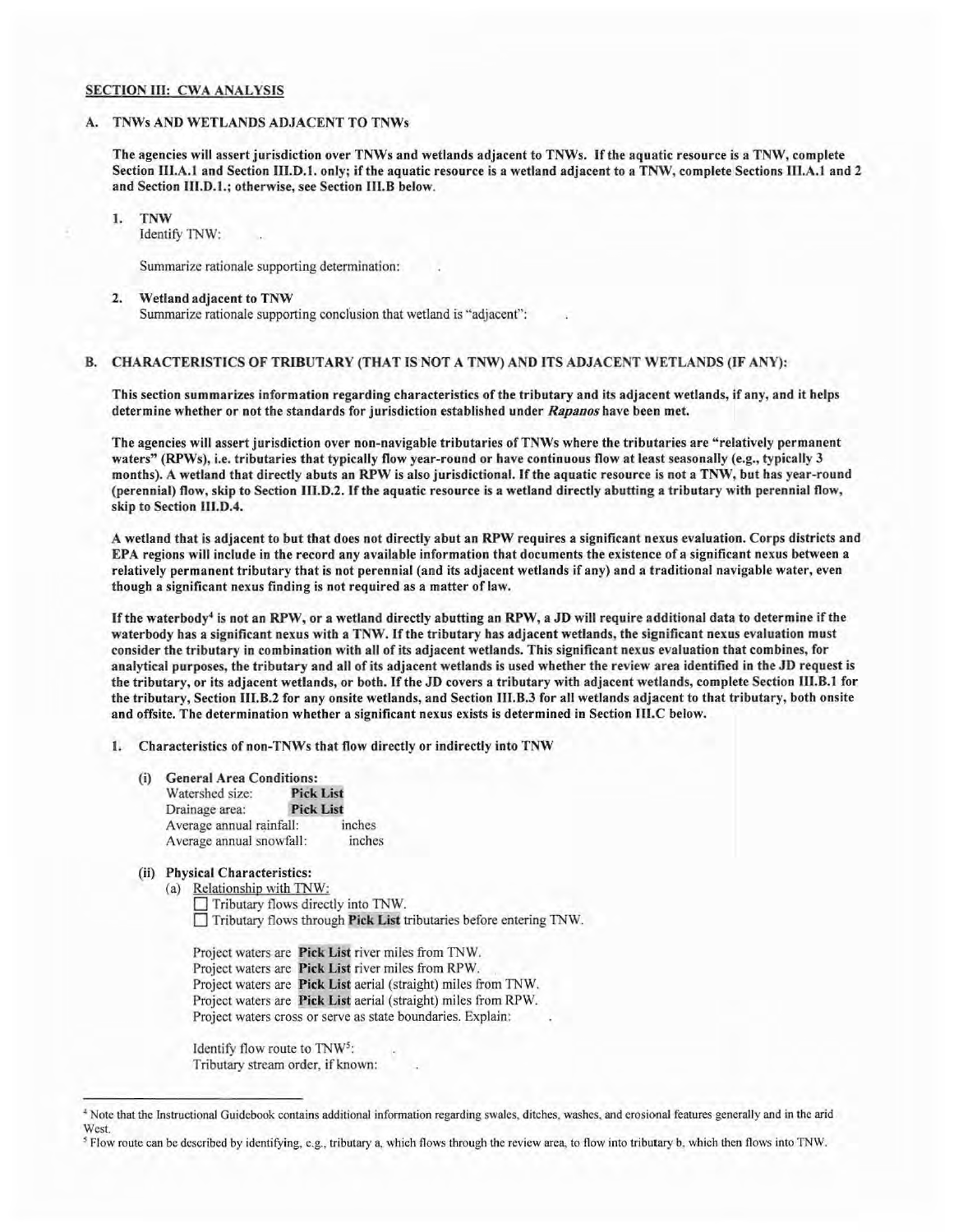|     | Tributary is:<br>Natural<br>Artificial (man-made). Explain:<br>Manipulated (man-altered). Explain:                                                                                                                                                                                                                                                                                                                                                                                                                                                                                                                          |
|-----|-----------------------------------------------------------------------------------------------------------------------------------------------------------------------------------------------------------------------------------------------------------------------------------------------------------------------------------------------------------------------------------------------------------------------------------------------------------------------------------------------------------------------------------------------------------------------------------------------------------------------------|
|     | Tributary properties with respect to top of bank (estimate):<br>Average width:<br>feet<br>Average depth:<br>feet<br>Average side slopes: Pick List.                                                                                                                                                                                                                                                                                                                                                                                                                                                                         |
|     | Primary tributary substrate composition (check all that apply):<br>Silts<br>Sands<br>Concrete<br>Cobbles<br>Gravel<br>Muck<br>Bedrock<br>Vegetation. Type/% cover:<br>Other. Explain:                                                                                                                                                                                                                                                                                                                                                                                                                                       |
|     | Tributary condition/stability [e.g., highly eroding, sloughing banks]. Explain:<br>Presence of run/riffle/pool complexes. Explain:<br>Tributary geometry: Pick List<br>Tributary gradient (approximate average slope):<br>$\%$                                                                                                                                                                                                                                                                                                                                                                                              |
| (c) | Flow:<br>Tributary provides for: Pick List<br>Estimate average number of flow events in review area/year: Pick List<br>Describe flow regime:<br>Other information on duration and volume:                                                                                                                                                                                                                                                                                                                                                                                                                                   |
|     | Surface flow is: Pick List. Characteristics:<br>Subsurface flow: Pick List. Explain findings:<br>□ Dye (or other) test performed:                                                                                                                                                                                                                                                                                                                                                                                                                                                                                           |
|     | Tributary has (check all that apply):<br>Bed and banks<br>OHWM <sup>6</sup> (check all indicators that apply):<br>clear, natural line impressed on the bank<br>the presence of litter and debris<br>changes in the character of soil<br>destruction of terrestrial vegetation<br>the presence of wrack line<br>shelving<br>vegetation matted down, bent, or absent<br>sediment sorting<br>leaf litter disturbed or washed away<br>scour<br>sediment deposition<br>multiple observed or predicted flow events<br>water staining<br>abrupt change in plant community<br>$\Box$ other (list):<br>Discontinuous OHWM.7 Explain: |
|     | If factors other than the OHWM were used to determine lateral extent of CWA jurisdiction (check all that apply):<br>High Tide Line indicated by:<br>Mean High Water Mark indicated by:<br>oil or scum line along shore objects<br>survey to available datum;<br>fine shell or debris deposits (foreshore)<br>physical markings;<br>physical markings/characteristics<br>vegetation lines/changes in vegetation types.<br>tidal gauges                                                                                                                                                                                       |

Identify specific pollutants, if known:

<sup>&</sup>lt;sup>6</sup>A natural or man-made discontinuity in the OHWM does not necessarily sever jurisdiction (e.g., where the stream temporarily flows underground, or where the OHWM has been removed by development or agricultural practices) regime (e.g., flow over a rock outcrop or through a culvert), the agencies will look for indicators of flow above and below the break. 7Jbid.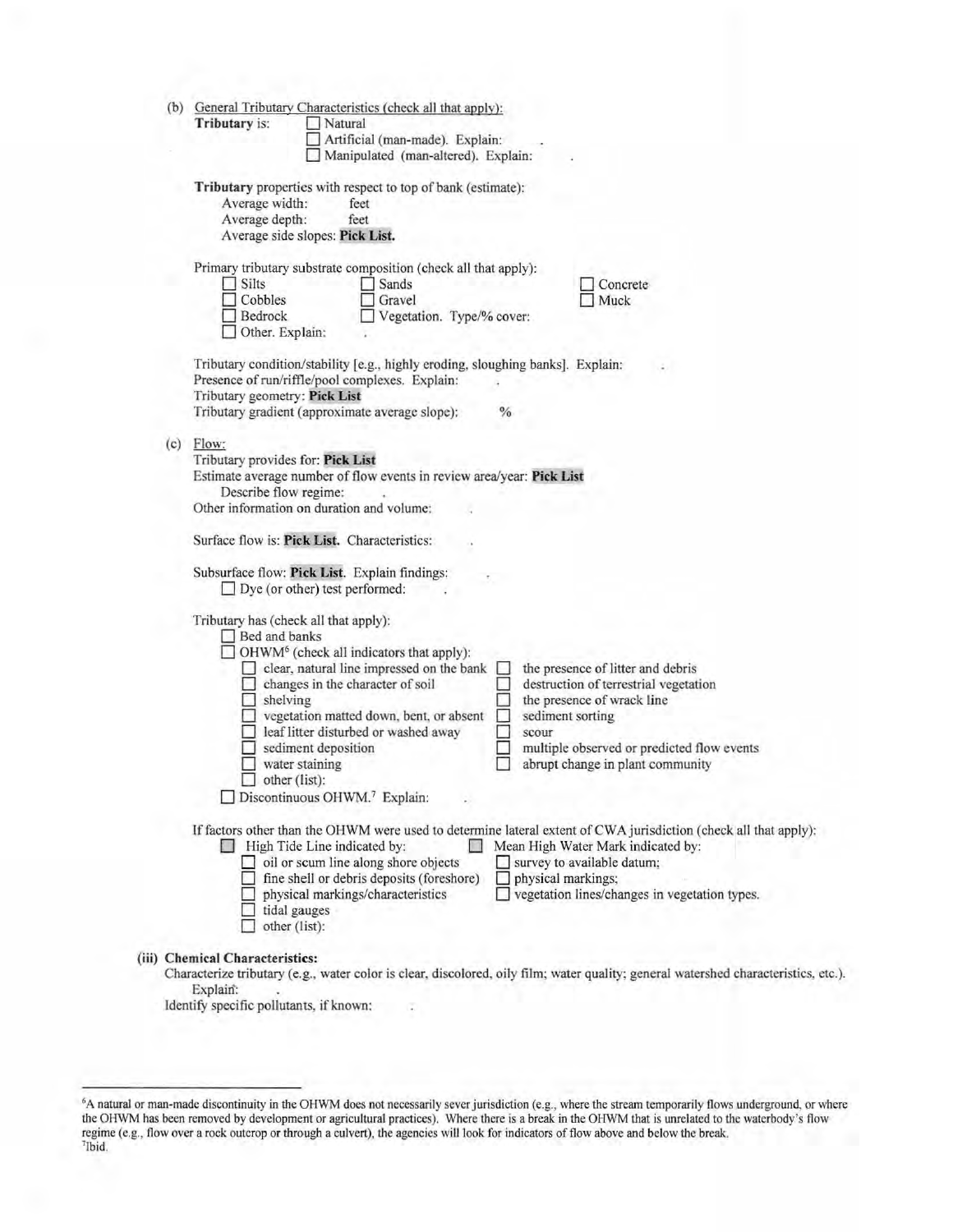# **(iv) Biological Characteristics. Channel supports (check all that apply):**

- 0 Riparian corridor. Characteristics (type, average width):
- **D** Wetland fringe. Characteristics:  $\Box$  Wetland frin<br> $\Box$  Habitat for:
- - **D** Federally Listed species. Explain findings:
	- **0** Fish/spawn areas. Explain findings:
	- $\Box$  Other environmentally-sensitive species. Explain findings:
	- **0** Aquatic/wildlife diversity. Explain findings:

# **2. Characteristics of wetlands adjacent to non-TNW that flow directly or indirectly into TNW**

#### **(i) Physical Characteristics:**

- (a) General Wetland Characteristics:
	- Properties: Wetland size: acres Wetland type. Explain: Wetland quality. Explain: Project wetlands cross or serve as state boundaries. Explain:
- (b) General Flow Relationship with Non-TNW:

Flow is: **Pick List.** Explain:

Surface flow is: Pick List Characteristics:

Subsurface flow: **Pick List.** Explain findings:  $\Box$  Dye (or other) test performed:

#### (c) Wetland Adjacency Determination with Non-TNW:

- **0** Directly abutting
- **D** Not directly abutting
	- □ Discrete wetland hydrologic connection. Explain:<br>□ Ecological connection. Explain:
	-
	- **<u></u> D** Separated by berm/barrier. Explain:

#### (d) Proximity (Relationship) to TNW

Project wetlands are **Pick List** river miles from TNW. Project waters are **Pick List** aerial (straight) miles from TNW. Flow is from: **Pick List.** Estimate approximate location ofwetland as within the **Pick List** floodplain.

#### **(ii) Chemical Characteristics:**

Characterize wetland system (e.g., water color is clear, brown, oil film on surface; water quality; general watershed characteristics; etc.). Explain: Identify specific pollutants, if known:

#### **(iii) Biological Characteristics. Wetland supports (check all that apply):**

- Riparian buffer. Characteristics (type, average width):
- **0** Vegetation type/percent cover. Explain:
- □ **Habitat** for:
	- 0 Federally Listed species. Explain findings:
	- Fish/spawn areas. Explain findings:
	- $\Box$  Other environmentally-sensitive species. Explain findings:
	- **0** Aquatic/wildlife diversity. Explain findings:

# **3. Characteristics of all wetlands adjacent to the tributary (if any)**

All wetland(s) being considered in the cumulative analysis: **Pick List**  Approximately ( ) acres in total are being considered in the cumulative analysis.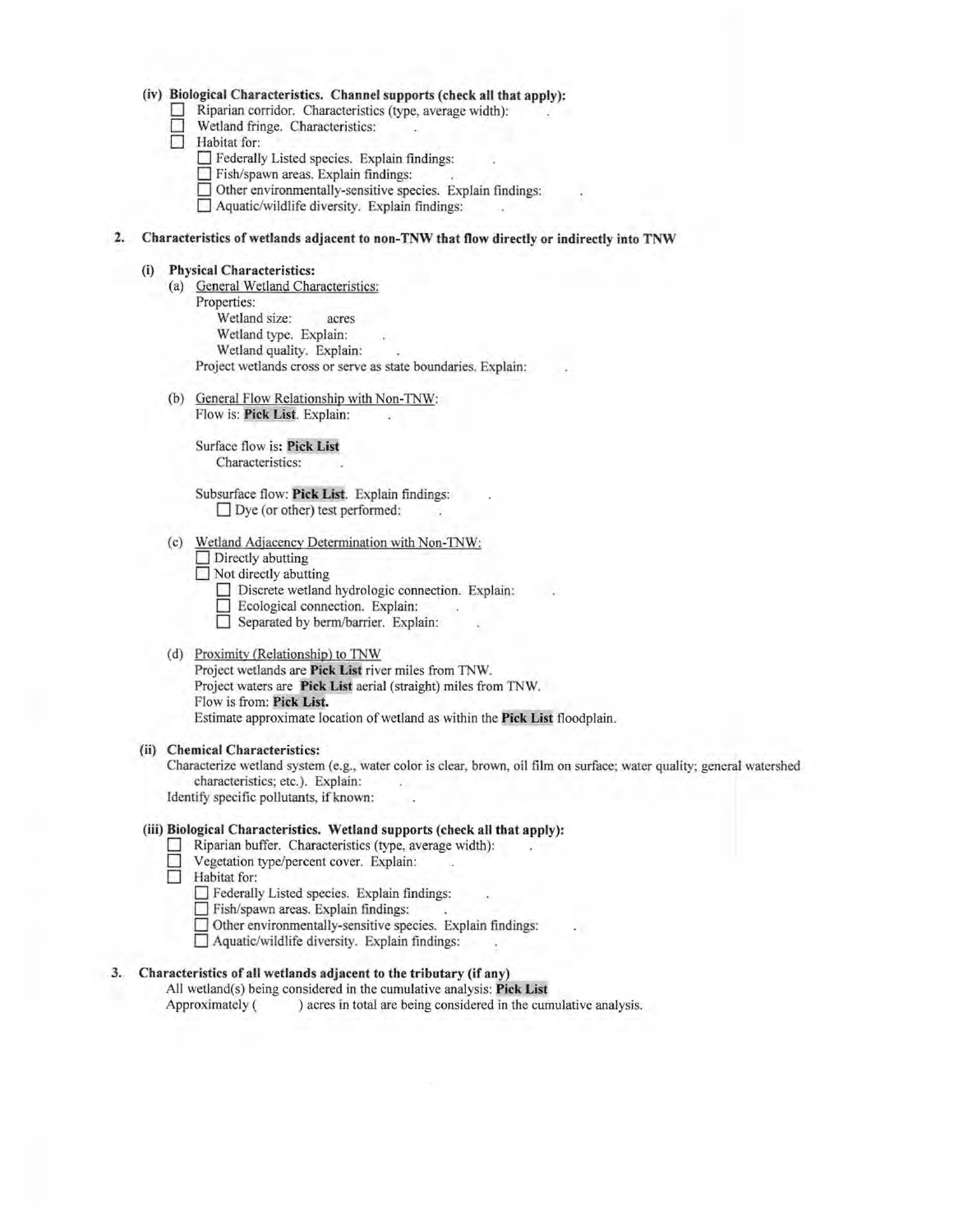For each wetland, specify the following:

Directly abuts? (Y/N) Size (in acres) Directly abuts? (Y/N) Size (in acres)

Summarize overall biological, chemical and physical functions being performed:

# C. SIGNIFICANT NEXUS DETERMINATION

A significant nexus analysis will assess the flow characteristics and functions ofthe tributary itself and the functions performed by any wetlands adjacent to the tributary to determine ifthey significantly affect the chemical, physical, and biological integrity of a TNW. For each ofthe following situations, a significant nexus exists ifthe tributary, in combination with all ofits adjacent wetlands, has more than a speculative or insubstantial effect on the chemical, physical and/or biological integrity of a TNW. Considerations when evaluating significant nexus include, but are not limited to the volume, duration, and frequency of the flow of water in the tributary and its proximity to a TNW, and the functions performed by the tributary and all its adjacent wetlands. It is not appropriate to determine significant nexus based solely on any specific threshold of distance (e.g. between a tributary and its adjacent wetland or between a tributary and the TNW). Similarly, the fact an adjacent wetland lies within or outside of a floodplain is not solely determinative of significant nexus.

Draw connections between the features documented and the effects on the TNW, as identified in the *Rapanos* Guidance and discussed in the Instructional Guidebook. Factors to consider include, for example:

- Does the tributary, in combination with its adjacent wetlands (if any), have the capacity to carry pollutants or flood waters to TNWs, or to reduce the amount of pollutants or flood waters reaching a TNW?
- Does the tributary, in combination with its adjacent wetlands (if any), provide habitat and lifecycle support functions for fish and other species, such as feeding, nesting, spawning, or rearing young for species that are present in the TNW?
- Does the tributary, in combination with its adjacent wetlands (if any), have the capacity to transfer nutrients and organic carbon that support downstream foodwebs?
- Does the tributary, in combination with its adjacent wetlands (if any), have other relationships to the physical, chemical, or biological integrity of the TNW?

#### Note: the above list of considerations is not inclusive and other functions observed or known to occur should be documented below:

- 1. Significant nexus findings for non-RPW that has no adjacent wetlands and flows directly or indirectly into TNWs. Explain findings of presence or absence of significant nexus below, based on the tributary itself, then go to Section III.D:
- 2. Significant nexus findings for non-RPW and its adjacent wetlands, where the non-RPW flows directly or indirectly into TNWs. Explain findings of presence or absence ofsignificant nexus below, based on the tributary in combination with all ofits adjacent wetlands, then go to Section III.D:
- 3. Significant nexus findings for wetlands adjacent to an RPW but that do not directly abut the RPW. Explain findings of presence or absence of significant nexus below, based on the tributary in combination with all of its adjacent wetlands, then go to Section III.D:

#### D. DETERMINATIONS OF JURISDICTIONAL FINDINGS. THE SUBJECT WATERS/WETLANDS ARE (CHECK ALL THAT APPLY):

- 1. TNWs and Adjacent Wetlands. Check all that apply and provide size estimates in review area: TNWs: linear feet width (ft), Or, acres. D Wetlands adjacent to TNWs: acres.
- 2. RPWs that flow directly or indirectly into TNWs.
	- D Tributaries ofTNWs where tributaries typically flow year-round are jurisdictional. Provide data and rationale indicating that tributary is perennial:
	- Tributaries of TNW where tributaries have continuous flow "seasonally" (e.g., typically three months each year) are jurisdictional. Data supporting this conclusion is provided at Section III.B. Provide rationale indicating that tributary flows seasonally: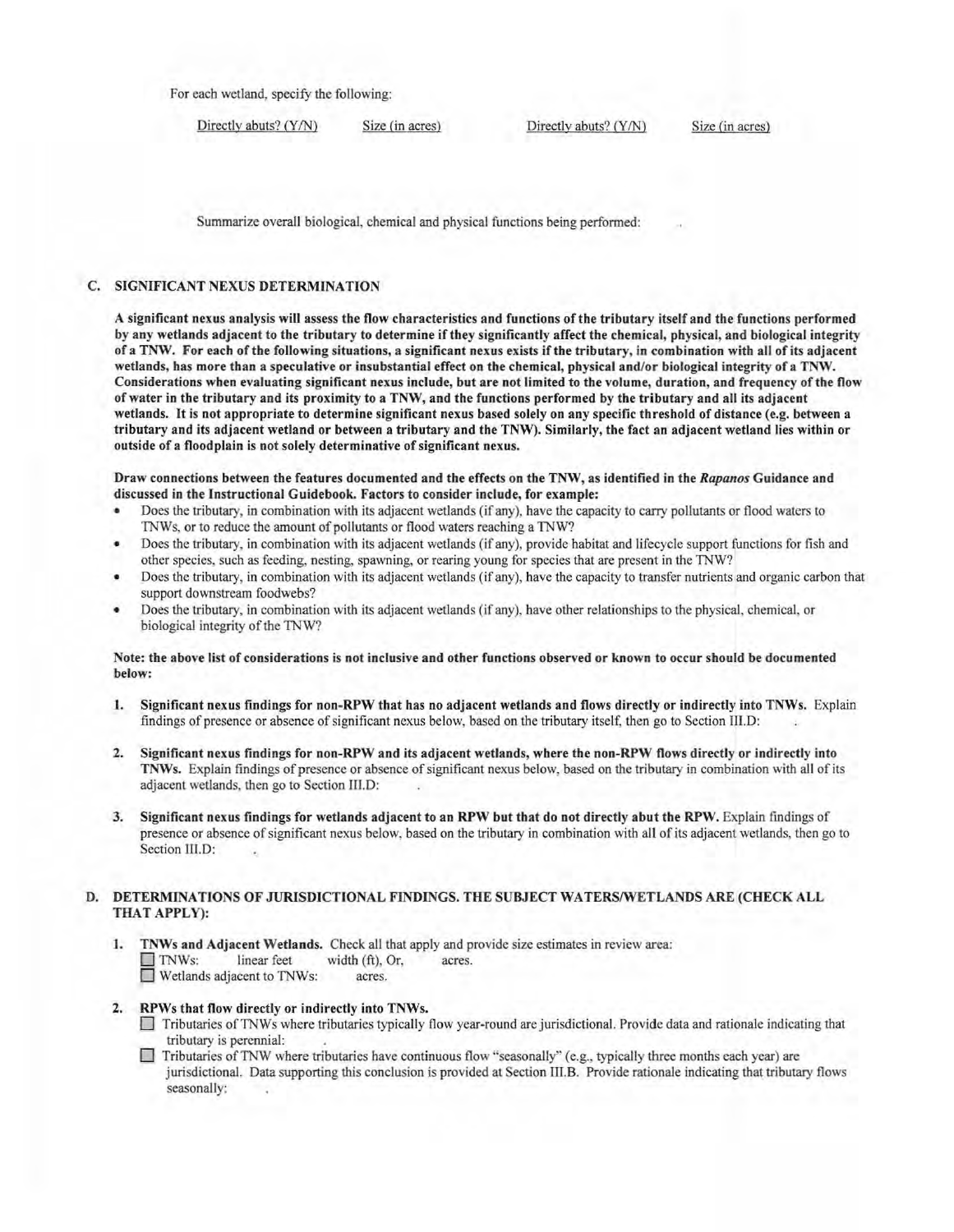Provide estimates for jurisdictional waters in the review area (check all that apply):

 $\Box$  Tributary waters: linear feet width (ft).<br>
Other non-wetland waters: acres.

- $\Box$  Other non-wetland waters:
	- Identify type(s) of waters:

# 3. Non-RPWs<sup>8</sup> that flow directly or indirectly into TNWs.

D Waterbody that is not a TNW or an RPW, but flows directly or indirectly into a TNW, and it has a significant nexus with a TNW is jurisdictional. Data supporting this conclusion is provided at Section III.C.

Provide estimates for jurisdictional waters within the review area (check all that apply):

- Tributary waters: linear feet width (ft).
- Other non-wetland waters: acres.
	- Identify type(s) of waters:

# 4. Wetlands directly abutting an RPW that flow directly or indirectly into TNWs.

- 0 Wetlands directly abut RPW and thus are jurisdictional as adjacent wetlands.
	- 0 Wetlands directly abutting an RPW where tributaries typically flow year-round. Provide data and rationale indicating that tributary is perennial in Section 111.D.2, above. Provide rationale indicating that wetland is directly abutting an RPW:
	- 0 Wetlands directly abutting an RPW where tributaries typically flow " seasonally." Provide data indicating that tributary is seasonal in Section 111.B and rationale in Section 111.D.2, above. Provide rationale indicating that wetland is directly abutting an RPW:

Provide acreage estimates for jurisdictional wetlands in the review area: acres.

- 5. Wetlands adjacent to but not directly abutting an RPW that flow directly or indirectly into TNWs.
	- Wetlands that do not directly abut an RPW, but when considered in combination with the tributary to which they are adjacent and with similarly situated adjacent wetlands, have a significant nexus with a TNW are jurisidictional. Data supporting this conclusion is provided at Section III.C.

Provide acreage estimates for jurisdictional wetlands in the review area: acres.

# 6. Wetlands adjacent to non-RPWs that flow directly or indirectly into TNWs.

Wetlands adjacent to such waters, and have when considered in combination with the tributary to which they are adjacent and with similarly situated adjacent wetlands, have a significant nexus with a TNW are jurisdictional. Data supporting this conclusion is provided at Section 111.C.

Provide estimates for jurisdictional wetlands in the review area: acres.

# 7. Impoundments of jurisdictional waters.<sup>9</sup>

- As a general rule, the impoundment of a jurisdictional tributary remains jurisdictional.
- Demonstrate that impoundment was created from "waters of the U.S.," or
- **Demonstrate that water meets the criteria for one of the categories presented above (1-6), or** Demonstrate that water is isolated with a nexus to commerce (see E below).
	- Demonstrate that water is isolated with a nexus to commerce (see E below).

#### E. ISOLATED (INTERSTATE OR INTRA-STATE) WATERS, INCLUDING ISOLATED WETLANDS, THE USE, DEGRADATION OR DESTRUCTION OF WHICH COULD AFFECT INTERSTATE COMMERCE, INCLUDING ANY SUCH WATERS (CHECK ALL THAT APPLY):<sup>10</sup>

- which are or could be used by interstate or foreign travelers for recreational or other purposes.<br>
The from which fish or shellfish are or could be taken and sold in interstate or foreign commerce.
- from which fish or shellfish are or could be taken and sold in interstate or foreign commerce.
- which are or could be used for industrial purposes by industries in interstate commerce.
- Interstate isolated waters. Explain:
- Other factors. Explain:

#### Identify water body and summarize rationale supporting determination:

<sup>8</sup> See Footnote # 3.

<sup>&</sup>lt;sup>9</sup> To complete the analysis refer to the key in Section III.D.6 of the Instructional Guidebook.

<sup>&</sup>lt;sup>10</sup> Prior to asserting or declining CWA jurisdiction based solely on this category, Corps Districts will elevate the action to Corps and EPA HQ for review consistent with the process described in the Corps/EPA *Memorandum Regarding CWA Act Jurisdiction Following Rapanos.*